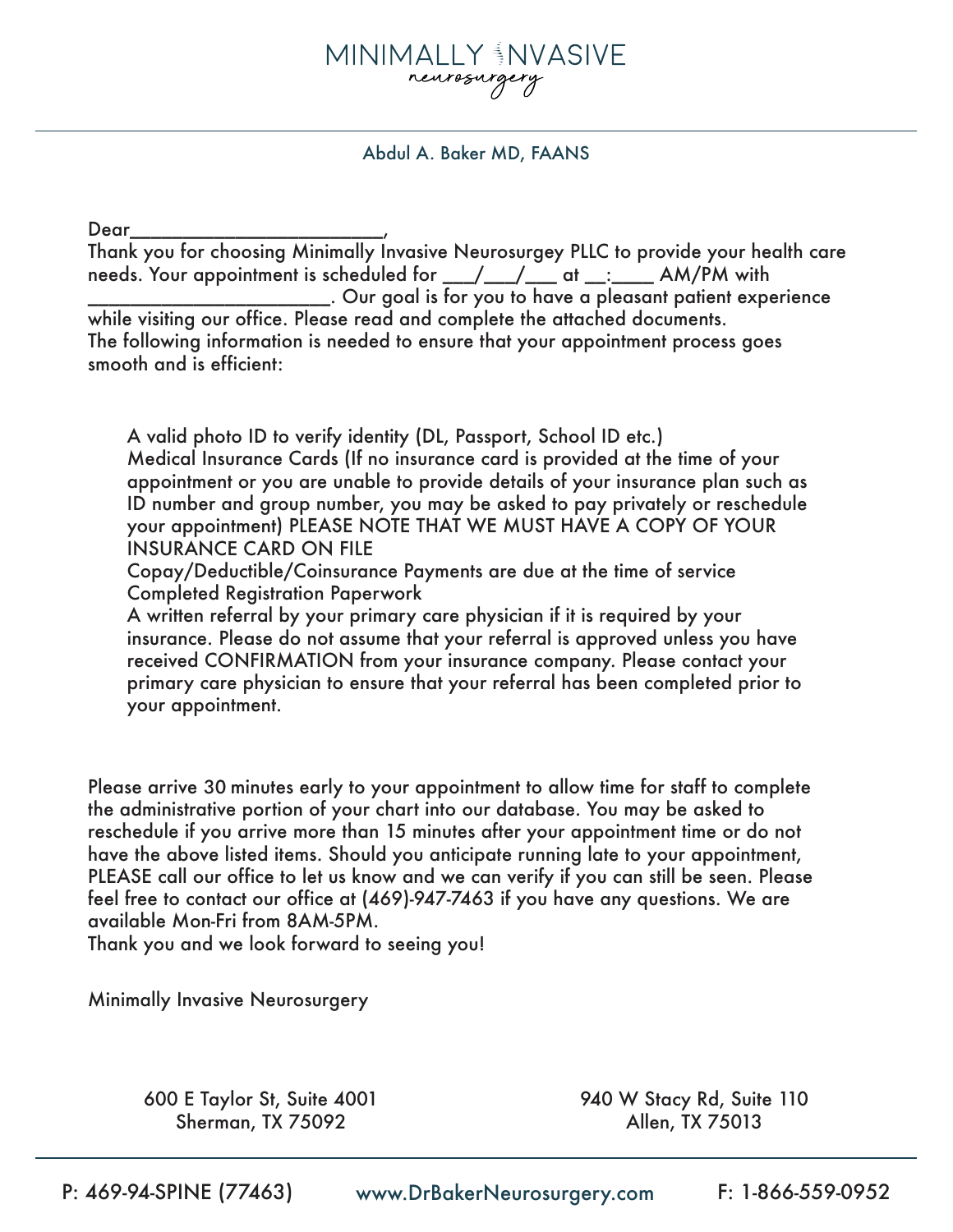

## Abdul A. Baker MD, FAANS

## **Patient Registration Form**

|                                                                              |                                                                       | Home #:____________________________Cell #:_________________________Alt #:__________________________ |  |
|------------------------------------------------------------------------------|-----------------------------------------------------------------------|-----------------------------------------------------------------------------------------------------|--|
|                                                                              |                                                                       |                                                                                                     |  |
|                                                                              |                                                                       |                                                                                                     |  |
|                                                                              |                                                                       |                                                                                                     |  |
|                                                                              |                                                                       |                                                                                                     |  |
|                                                                              |                                                                       |                                                                                                     |  |
|                                                                              |                                                                       |                                                                                                     |  |
|                                                                              |                                                                       |                                                                                                     |  |
|                                                                              |                                                                       | Policy ID Number: Cambridge Comp Number: Comp Number:                                               |  |
| ______ Check here if your insurance requires a referral or pre-authorization |                                                                       |                                                                                                     |  |
| <u>Secondary:</u>                                                            |                                                                       |                                                                                                     |  |
|                                                                              |                                                                       |                                                                                                     |  |
|                                                                              |                                                                       |                                                                                                     |  |
|                                                                              |                                                                       |                                                                                                     |  |
|                                                                              | Policy ID Number: Change of Croup Number: Croup Number:               |                                                                                                     |  |
|                                                                              | Check here if your insurance requires a referral or pre-authorization |                                                                                                     |  |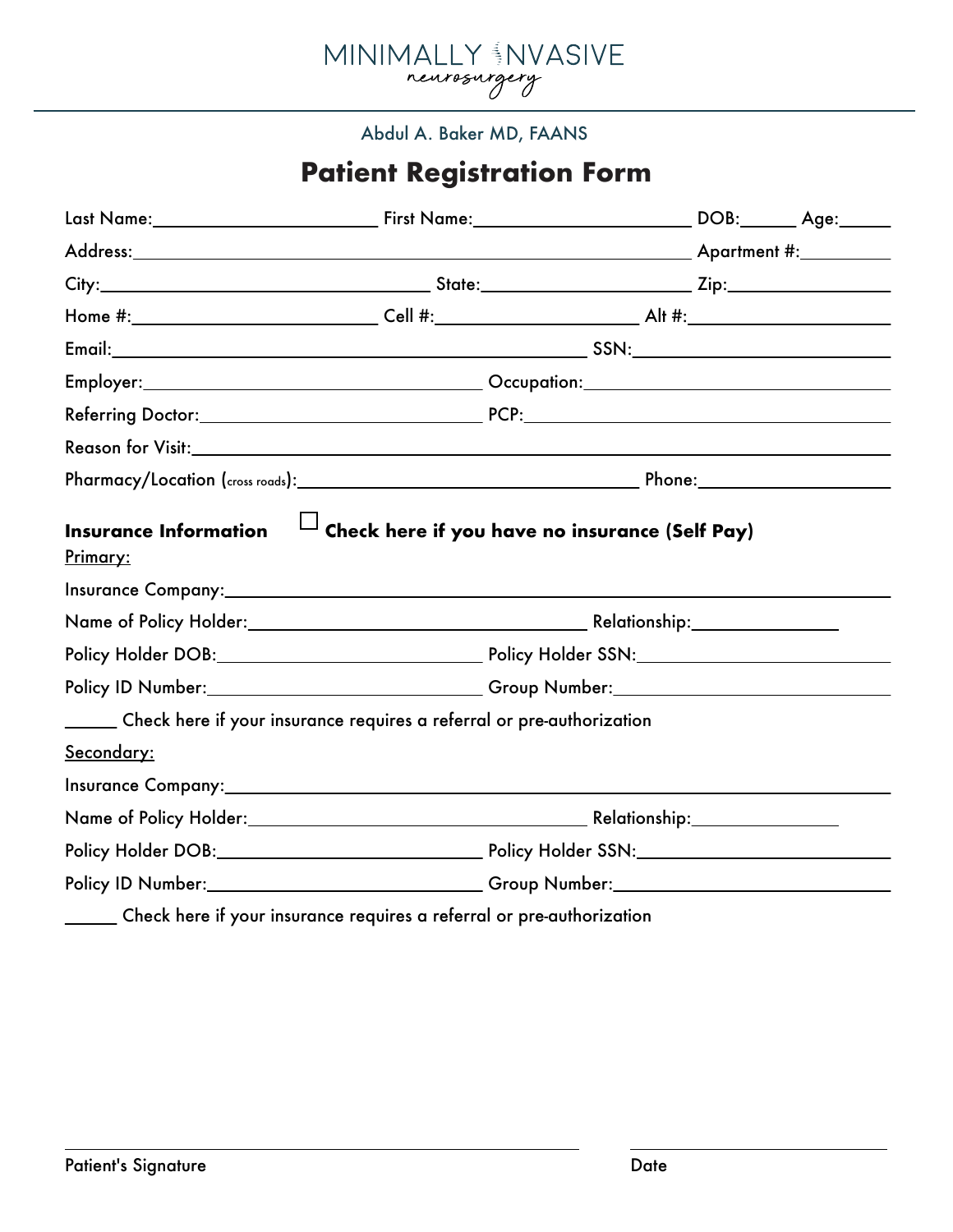**MINIMALLY NVASIVE** neurosurgery

## MEDICAL QUESTIONAIRE 1

#### **Cardiology:**

- \_\_ Hypertension
- Angina
- \_\_ Heart Attack
- \_\_ Heart Failure
- Atrial Fibrillation
- Irregular Heart Beat
- Heart Murmur
- Peripheral Vascular Disease
- Aortic Aneurysm

#### **Gastrointestinal:**

- \_\_ Acid Reflux
- \_\_ Ulcer Disease
- Gall Bladder Disease
- Vomiting Blood
- Blood in Stool
- \_\_ GI Cancer
- \_\_ Diverticulosis
- Polyps

#### **Hematology:**

- Anemia
- <u>\_\_</u> Leukemia
- \_\_ Bleeding Disorders
- \_\_ Blood clots (legs)
- Multiple Myeloma
- Varicose Veins
- $\equiv$ HIV

#### **Pulmonary:**

- Asthma
- \_\_ Chronic Bronchitis
- Emphysema
- $\overline{\phantom{0}}$  COPD
- Pneumonia
- \_ Pulmonary Hypertension
- \_\_ Clot in the lungs
- \_\_ Sleep Apnea
- \_\_ Lung Cancer

#### **Liver Disease/Pancreas:**

- \_\_ Hepatitis (type\_\_\_)
- \_\_ Cirrhosis
- \_\_ Liver Cancer
- Gallbladder Stones
- \_\_ Pancreatitis
- **Pancreatic Cancer**

#### **Neurology:**

- \_\_ Neuropathy
- $\overline{\phantom{a}}$ TIA
- \_\_ Stroke
- \_\_ Migraine
- \_\_ Seizures \_\_ Scleroderrnu
- Parkinson's
- Alzheimer's

- **Endocrine:**
- \_\_ Diabetes Type I
- 
- 
- 
- 
- 
- \_\_ High Cholesterol
- 

#### **Genitourinary:**

- \_\_ Recurrent UTI
- \_\_ Kidney Stones
- \_\_ Chronic Kidney Disease
- Nephritis
- \_\_ Prostate Problem
- \_\_ Kidney Cancer
- Bladder Cancer

#### **Arthritis & Musculoskeletal:**

- \_\_ Rheumatoid Arthritis
- \_\_ Osteoarthritis
- Gout
- Osteoporosis/Osteopenia
- Lupus (SLE)
- \_\_ Scleroderrna
- \_\_ Sjogren's Syndrome
- Fibromyalgia

#### OTHER MEDICAL PROBLEMS (USE BACK IF NEEDED)

- - \_\_ Diabetes Type 2
	- Thyroid Issues (high/low)
	- \_\_ Addison's Disease
	- \_\_ Cushing's Syndrome
	- Pituitary Adenoma
	-
	- Obesity

# Patient Name: DOB: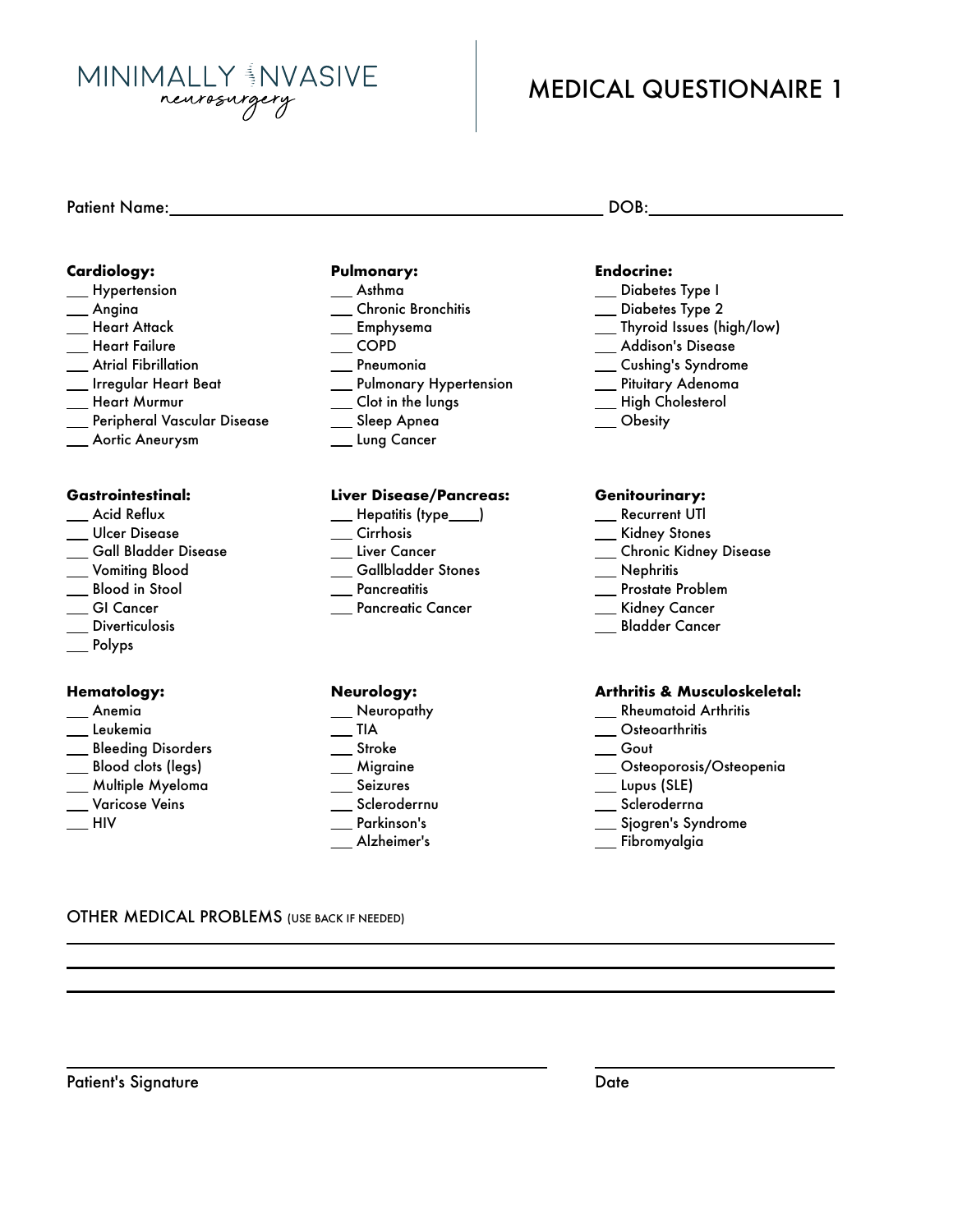MINIMALLY NVASIVE

# MEDICAL QUESTIONAIRE 2

| <b>SURGICAL HISTORY: CONFIDENTIAL NO PREVIOUS SURGERY</b><br><b>TYPE OF SURGERY</b>                                                                                                                                                                                                                                                          |               | <b>SURGEON</b>  |                  | <b>YEAR</b> |
|----------------------------------------------------------------------------------------------------------------------------------------------------------------------------------------------------------------------------------------------------------------------------------------------------------------------------------------------|---------------|-----------------|------------------|-------------|
|                                                                                                                                                                                                                                                                                                                                              |               |                 |                  |             |
| <b>MEDICATIONS:</b> List prescription medications being taken regularly including dosage<br><b>NAME</b>                                                                                                                                                                                                                                      | <b>DOSAGE</b> |                 | <b>FREQUENCY</b> |             |
|                                                                                                                                                                                                                                                                                                                                              |               |                 |                  |             |
|                                                                                                                                                                                                                                                                                                                                              |               |                 |                  |             |
|                                                                                                                                                                                                                                                                                                                                              |               |                 |                  |             |
| ALLERGIES: List all allergies to medications, immunizations, foods, etc.<br><b>MEDICATION</b>                                                                                                                                                                                                                                                |               | <b>REACTION</b> |                  |             |
| <b>SOCIAL HISTORY</b>                                                                                                                                                                                                                                                                                                                        |               |                 |                  |             |
| Alcohol: $\Box$ No Alcohol consumption $\Box$ 1-3 drinks a week $\Box$ 4-7 drinks a week $\Box$ 8 or more drinks a week<br>Smoking: $\Box$ Never a smoker $\Box$ Previous smoker and quit in_____ $\Box$ Current smoker ____ packs per day<br>Illicit Drugs: □ No drug use □ Current Use:__________________ □ Previous Use:_________________ |               |                 |                  |             |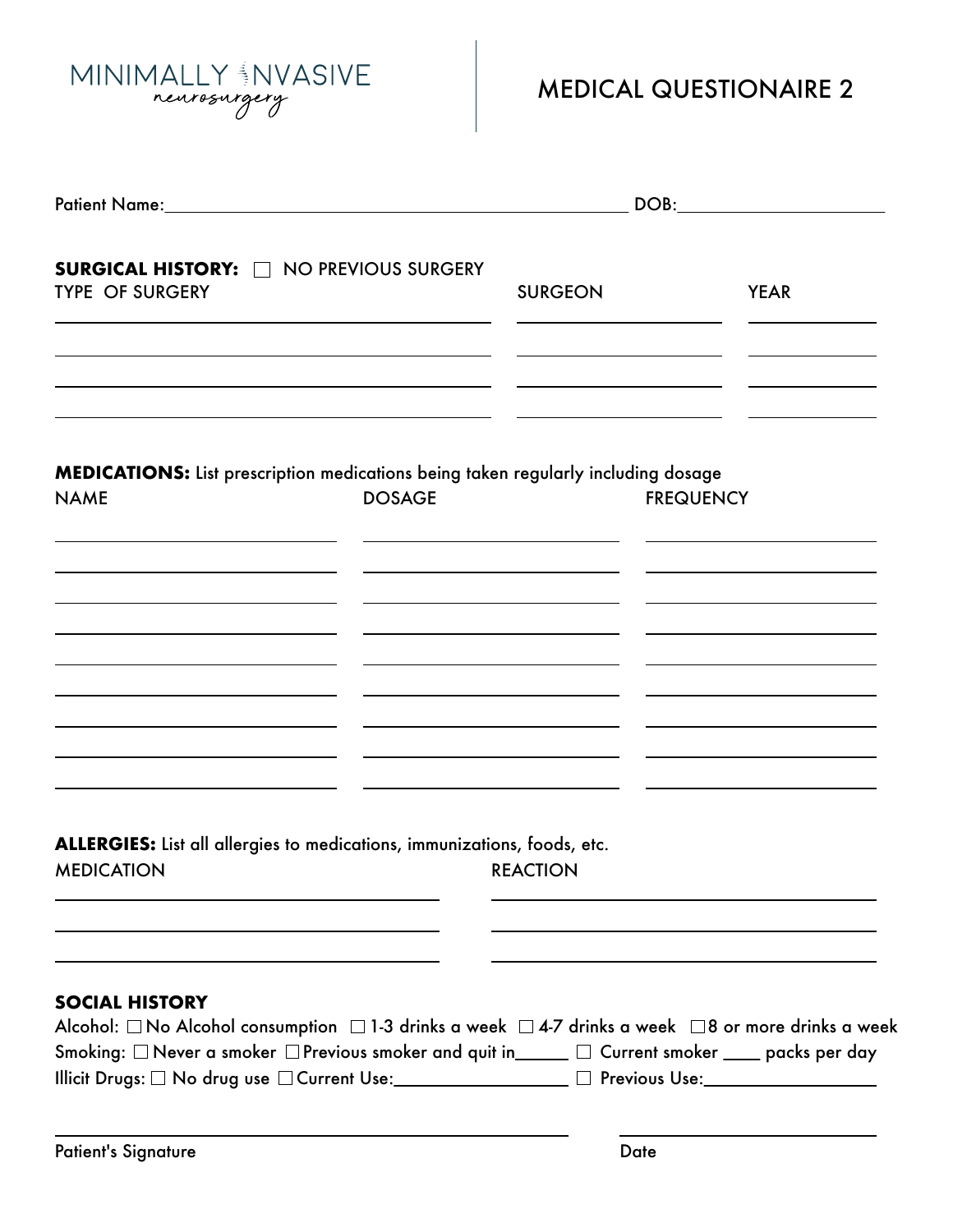MINIMALLY NVASIVE neurosurge

## Abdul A. Baker MD, FAANS

Patient Name: DOB:

## **ACKNOWLEDGEMENT OF PRIVACY PRACTICES (HIPAA)**

According to the Health Insurance Portability and Accountability Act of 1996 (HPAA) patients have certain rights to privacy regarding their protected health infonnation. Your protected health infonnation will be used to:

- Conduct, plan, and direct treatment by the physicians employed by Minimally Invasive Neurosurgery and will be shared in cooperation with healthcare prnviders who are involved in your care directly or indirectly.
- To obtain payment from third party payers.
- To conduct normal healthcare operations such as quality assessments and physician certifications.

By signing below, you agree that you have either received or waved your right to receive the Notice of Privacy Practices, containing a complete description of the uses and disclosures of protected health information. You understand that this organization has the right to change its Notice of Privacy Practices at any time. You also understand that you may request from this organization a current copy of the Notice of Privacy practices.

I understand that I may revoke this consent in writing at any time, except to the extent that Minimally Invasive Neurosurgery, PLLC has previously released relying on this consent.

| <b>Print Patient Name:</b>                                                                                    |                     |                     |                       |  |
|---------------------------------------------------------------------------------------------------------------|---------------------|---------------------|-----------------------|--|
| Do we have permission to:                                                                                     |                     |                     |                       |  |
| 1. Leave a message at your home regarding appointments and/or treatments?                                     |                     |                     | $\Box$ Yes $\Box$ No  |  |
| 2. Leave a message at your place of employment regarding appointments/treatments?<br>$\Box$ Yes $\Box$ No     |                     |                     |                       |  |
| 3. Leave a name and call back number at your home and place of employment?                                    |                     |                     | $\Box$ Yes $\Box$ No  |  |
| 4. Mail test results and appointment infonnation to your home address currently on file?                      |                     |                     | $\Box Y$ es $\Box$ No |  |
| 5. Email at filed email address regarding appointments and treatments?<br>$\square$ Yes $\square$ No          |                     |                     |                       |  |
| 6. Discuss your personal information, including appointments and treatments with someone other than yourself? |                     |                     | $\Box$ Yes $\Box$ No  |  |
| <b>NAME</b>                                                                                                   | <b>RELATIONSHIP</b> | <b>PHONE NUMBER</b> |                       |  |
|                                                                                                               |                     |                     |                       |  |

- $\Box$  I understand I have the right to revoke this authorization in writing at anytime.
- $\Box$  I understand the revocation will NOT apply to information that has already been released.
- $\Box$  The information used or disclosed pursuant to the authorization may be subject to re-disclosure by the recipient and no longer protected.

Patient's Signature Date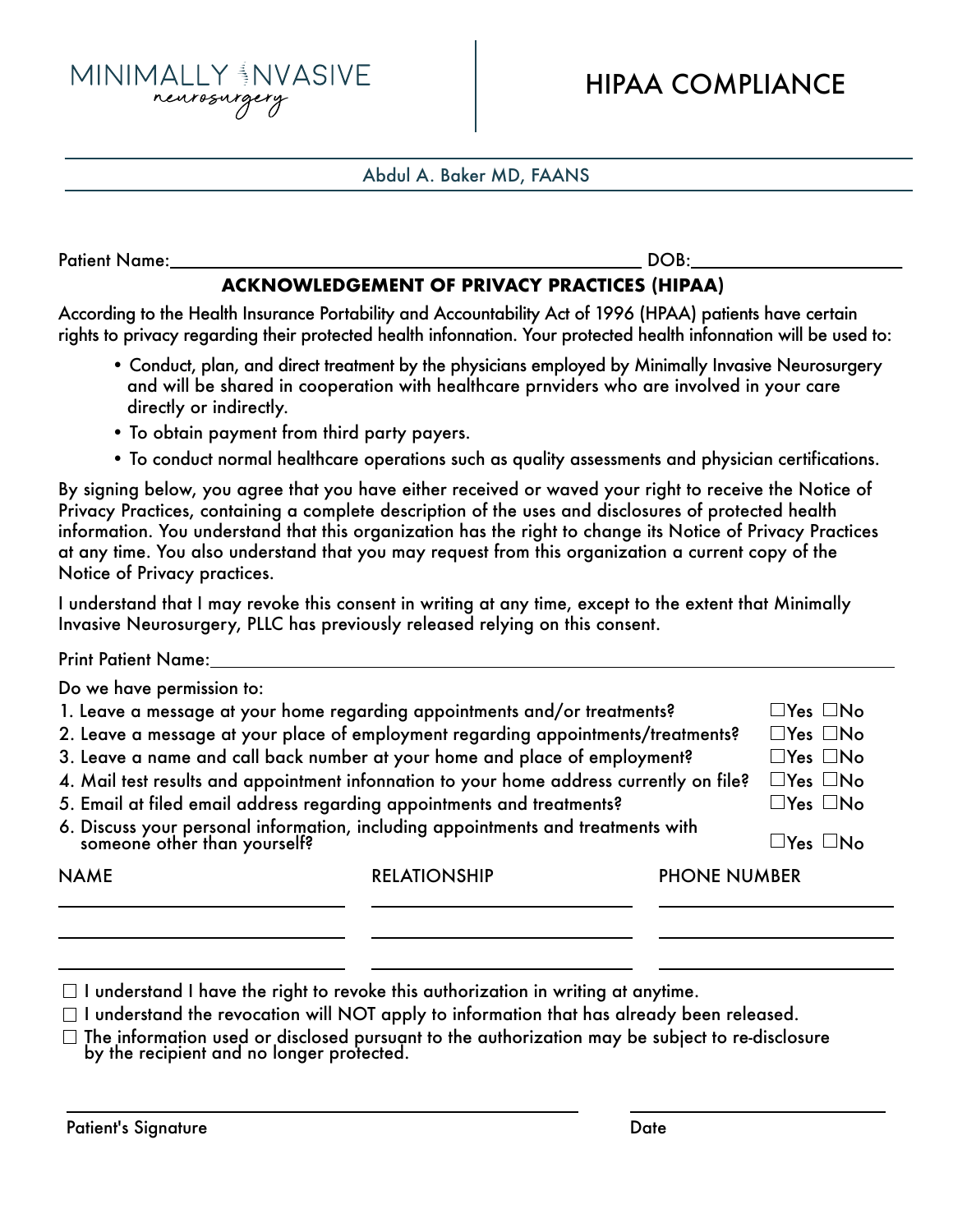MINIMALLY NVASIVE neurosurgery

## Abdul A. Baker MD, FAANS

Patient Name: DOB:

## THIS NOTICE DESCRIBES HOW MEDICAL INFORMATION ABOUT YOU MAY BE USED AND DISCLOSED AND HOW YOU CAN GET ACCESS TO THIS INFORMATION.

## EFFECTIVE January 01, 2016

This Notice of Privacy Practices (the "Notice") tells you about the ways we may use and disclose your protected health information ("medical information") and your rights and our obligations regarding the use and disclosure of your medical information. This Notice applies to Minimally Invasive Neurosurgery, including its providers and employees (the "Practice").

## I. OUR OBLIGATIONS.

We are required by law to:

- Maintain the privacy of your medical information, to the extent required by state and federal law
- Give you this Notice explaining our legal duties and privacy practices with respect to medical information about you
- Notify affected individuals following a breach of unsecured medical information under federal
- law
- Follow the terms of the version of this Notice that is currently in effect.

### II. HOW WE MAY USE AND DISCLOSE MEDICAL INFORMATION ABOUT YOU The following categories describe the different reasons that we typically use and disclose medical information. These categories arc intended to be general descriptions only, and not u list or every instance in which we may use or disclose your medical information. Please understand that for these categories. the law generally does not require us to get your authorization in order for us to use or disclose your medical information.

 A. For Treatment. We may use and disclose medical information about you to provide you with health care treatment and related services, including coordinating and managing your health care. We may disclose medical information about you to physicians, nurses, other health care providers and personnel who are providing or involved in providing health care to you {both within and outside of the Practice). For example, should your care require referral to or treatment by another physician of a specialty outside of the Practice, we may provide that physician with your medical inrormation in order to aid the physician in his or her treatment of you.

 B. For Payment. We may use and disclose medical infonnation about you so that we or may bill and collect from you, an insurance company, or a third party for the health care services we provide. This may also include the disclosure of medical information to obtain prior authorization for treatment and procedures from your insurance plan. For example, we may send a claim for payment to your insurance company. and that claim may have a code on it that describes the servkcs thut have been rendered to you. If however, you pay for an item or service in full, out of pocket, and request that we not disclose to your health plan the medical infomation solely relating to that item or service, as described.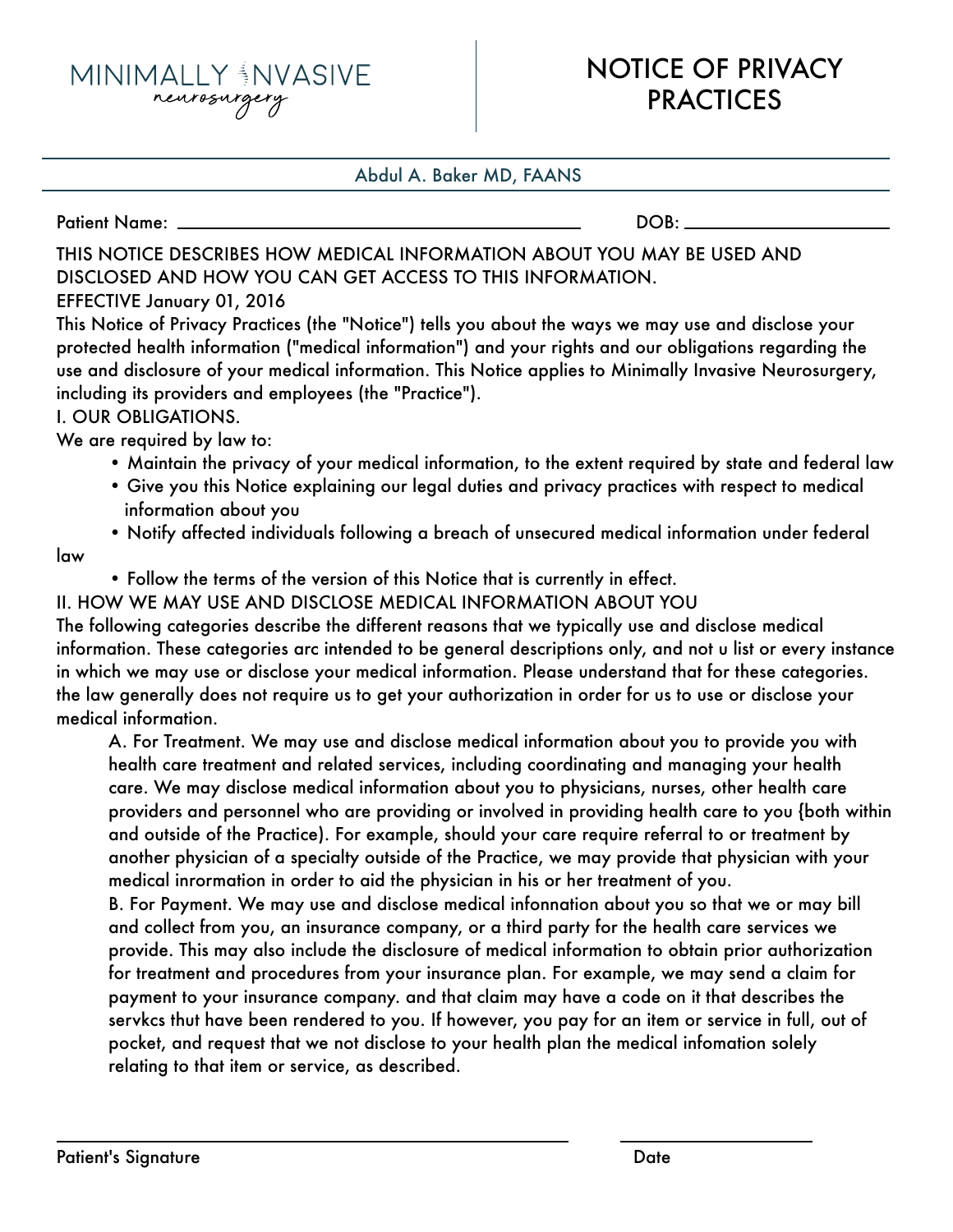

## PATIENTS RESPONSIBILITY & **COMPLIANCE**

Patient Name: DOB:

## PRACTICE COPY

## PRESCRIPTION REFILLS

Please have your pharmacy fax us a refill request at (469) 947-7463. Prescriptions will not be refilled on the weekends. Note: By signing this form, you are granting Minimally Invasive Neurosurgery, PLLC permission to access your past medication history.

### LATE/NO SHOW POLICY

If you are over 15 minutes late to your appointment, you may be asked to reschedule. Patients who schedule appointments but fail to show up are documented as "no-shows" and will be fined a \$25 fee. In addition, patients with multiple "no-shows" may be terminated from the practice.

### WALK-IN APPOINTMENTS

Minimally Invasive Neurosurgery, PLLC is an appointment only office. Examination by a physician cannot be guaranteed if you present to the office without an appointment.

### PAYMENTS

Payment is expected at the time of service. Accepted methods of payment include credit card (American Express, Visa, Master Card, and Discover are accepted).

### THIRD PARTY BILLING

We do not accept LOP's (Letter of Protection) from attorneys or accept car insurance. We can file a claim with your health insurance, but you are ultimately responsible for payment, and it is our responsibility to inform the insurance company of the accident.

### FORM COMPLETION

Please be aware that we legally have 7-10 business days to complete forms. Patients are required to pay a \$50 completion fee for disability/FMLA forms. If you have made the decision to move forward with

surgery, it is your responsibility to get these types of form requests prior to your surgery.

## COPYING OF MEDICAL RECORDS

Patients requesting copies of their medical records will receive a one-time complimentary copy. Any additional copies requested will access a fee of \$25. If an abstract is sent to a continuing care provider, there is no charge. An authorization for release of information must be signed and submitted before any request for records will be processed.

### HMO REFERRAL POLICY

If you have an HMO or any other insurance policy that requires a referral and we have referred you to another specialist (such as pain management), it is your responsibility to contact your primary care doctor and obtain a referral for the new specialist.

### PATIENT TERMINATION POLICY

Although it is an infrequent occurrence, a patient may be terminated from the office. Patient termination is at the discretion of the patient's provider. Common reasons for terminations include, but are not limited to,

non-compliance with medications (including the abuse of opioids/narcotics, by seeking these prescriptions from other providers while under our care), use of foul language, failure to comply with signed agreements, chronic non-compliance, and inappropriate behavior to staff, physicians, visitors or other patients.

### DRUG SCREENS

Drug screens are performed on a scheduled basis or may even be randomly requested at provider's discretion.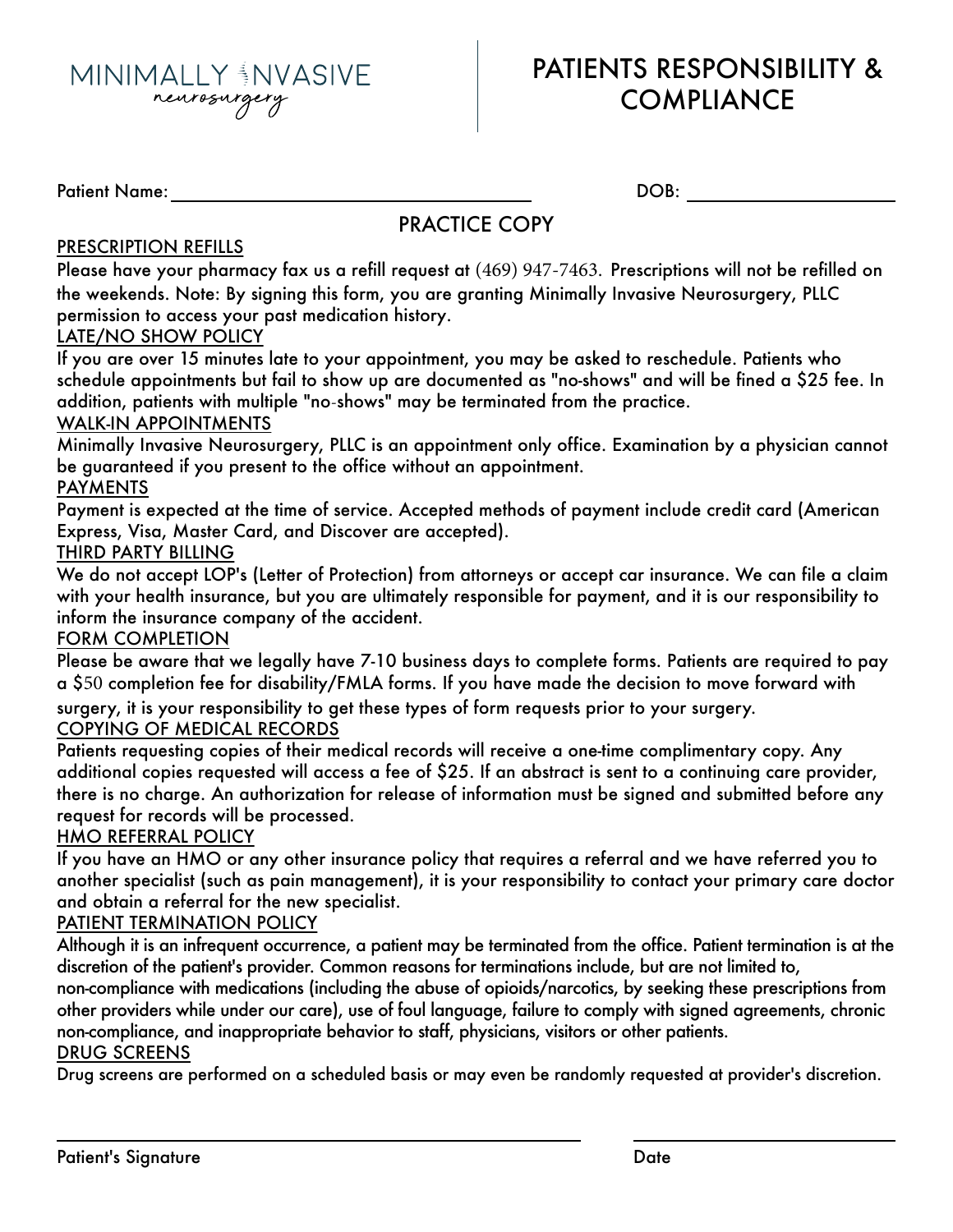

## PATIENTS FINANCIAL RESPONSIBILITY AND ACKNOWLEDGMENT

Patient Name: DOB:

ACKNOWLEDGEMENT AND AUTHORIZATION (please read and INITIAL each statement)

I authorize payments from my insurance benefits to be made to Minimally Invasive Neurosurgery, PLLC on my behalf for any services furnished to me by any healthcare providers associated with this group. I authorize release of my medical infonnation to the Health Care Financing Administration or insurance company, if needed to determine these benefits.

I appoint Minimally Invasive Neurosurgery, PLLC to act as my authorized representative in requesting an appeal from my insurance plan regarding its denial of services or denial of payment.

I will receive appointment reminders on my telephone answering system.

Minimally Invasive Neurosurgery, PLLC physicians may refer me to businesses and facilities where they may have vested interests. 1 have a right to choose my own provider and request a list of alternative providers within the area.

Signature of Patient or Authorized Representative Theorem Content of Pate

## FINANCIAL RESPONSIBILITY

It is important that we have a good understanding with our patients regarding financial responsibility. We encourage you to discuss it with us and to ask questions.

We understand that your health coverage is provided through **we are allocated** (insurance company)

- If you have out-of-network benefits, we will happily file claims on your behalf.
- You must pay any co-payment and applicable deductible amounts at the time of service unless other arrangements have been made with our office.
- The remainder of your bill will be sent to your health plan for direct payment to our office.
- If your insurance carrier has not paid our claim within 45 days, we will expect payment from you.

• If, by mistake, your health plan remits payment to you, please send it to us along with all paperwork sent to you at the time.

- You will remain responsible for amounts and any services that are not covered by your insurance plan.
- Your health plan may refuse payment of a claim for some of the following reasons:
	- 1. This is a pre-existing illness that is not covered by your plan
	- 2. You may have not met your full calendar year deductible
	- 3. The type of medical service required is not covered by your plan
	- 4. The health plan was not in effect at the time of service
	- 5. You have other insurance which must

Please understand that financial responsibility for medical services rests between you and your health plan. While we are pleased to be of service by tiling your medical insurance for you, we are not responsible for any limitations in coverage that may be included in your plan. lfyour health plan denies this claim for any of these or other reasons, it is your responsibility to pay the denied amounts in full. be filed first.

I have read and understand my obligations and responsibilities. I have completed this form with accurate information. l acknowledge that I am fully responsible for supplying correct insurance information, billing infonnation, and payment of any services not covered or approved by my insurance carrier.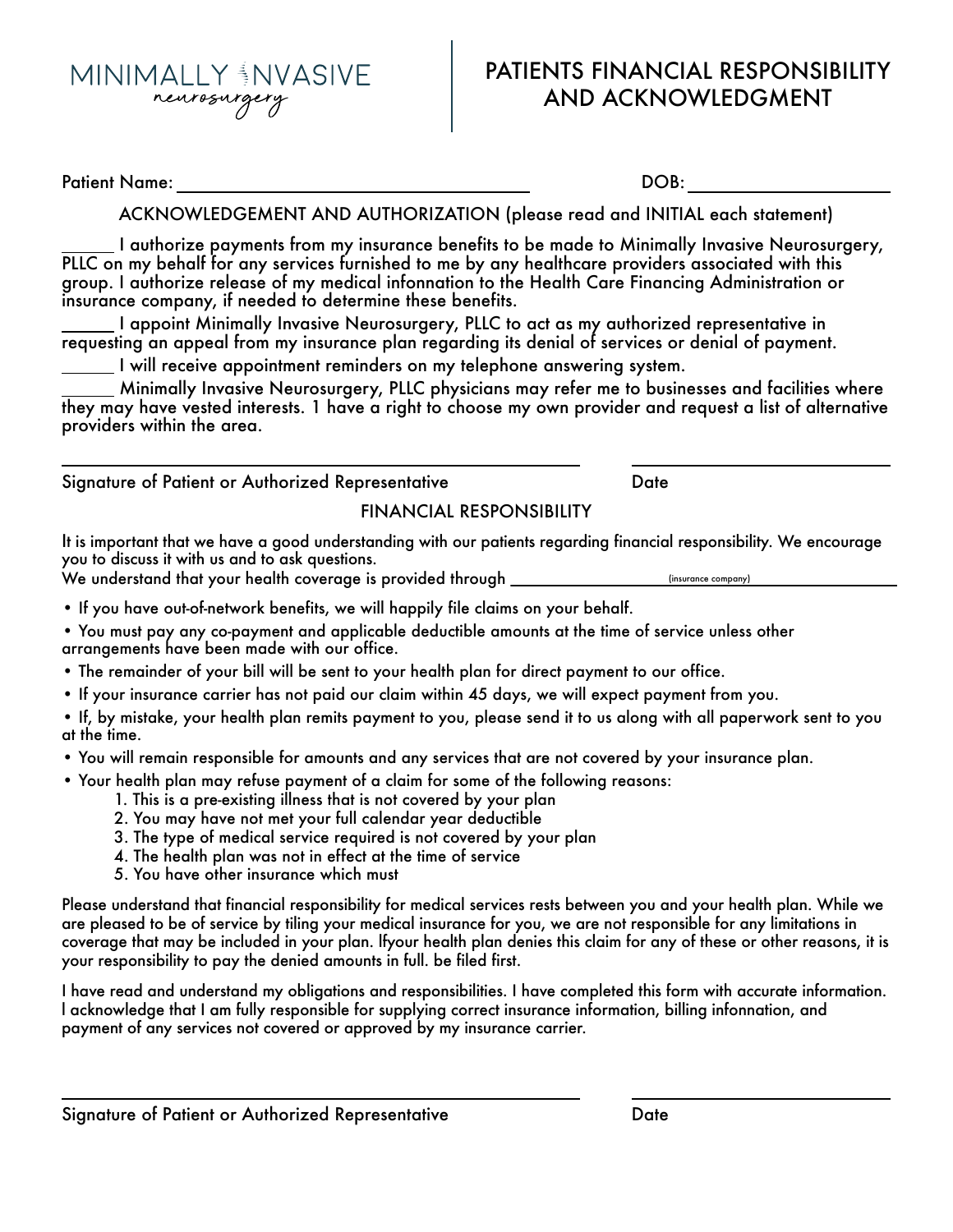## MINIMALLY \$NVASIVE neurosurge

## *IMAGING CONSENT FORM* **Minimally Invasive Neurosurgery, PLLC**

The doctor has explained that the purpose of the x-rays about to be taken are to analyze the spine for various disease processes.

#### MINOR PATIENTS ONLY  $\rightarrow$  CONSENT TO EVALUATE A MINOR CHILD

 $\Box$  By my signature below, I, the Parent/Legal Guardian of the minor patina, hereby grant permission for my child to receive chiropractic examinations and x-rays.

#### $\mathsf{FEMALE}$  PATIENTS ONLY  $\rightarrow$  <u>PREGNANCY RELEASE</u>

Please read carefully and check boxes, include the date and sign below. Please see our office manager for further explanation or to discuss any questions.

□ The date of my last menstrual cycle was on <u>\_\_\_\_\_/\_\_\_\_/</u>\_\_\_\_\_ date.

 $\Box$  I have been provided a full explanation of when I am most likely to become pregnant.

 $\Box$  To the best of my knowledge I am not pregnant.

 $\Box$  By my signature below I am acknowledging that the doctor and/or a member of the staff has discussed with me the hazardous effects of ionization to an unborn child. I have conveyed my understanding of the risks associated with exposure to x-rays.

#### **ALL PATIENTS**

After careful consideration I hereby consent to have the diagnostic x-ray examination the doctor has deemed necessary in my case.

## **MRI/CT IMAGING**

The Physician or Physician Assistant will not give imaging results over the phone. Please call and schedule your follow-up appointment once you have been contacted by the imaging facility. The imaging facility will call you  $i$ once insurance has approved your study. PLEASE BRING YOUR IMAGING DISC AT THE TIME OF YOUR APPOINTMENT. Failing to do so can result in being rescheduled without you seeing the physician or the physician assistant.

| PRINT PATIENT NAME: | <b>DATE</b> |
|---------------------|-------------|
|                     |             |

**/4!(4Q3!\*691Q@ICJBKCJIICKCJBIACLQ8QMKJBCJBCJKQ@**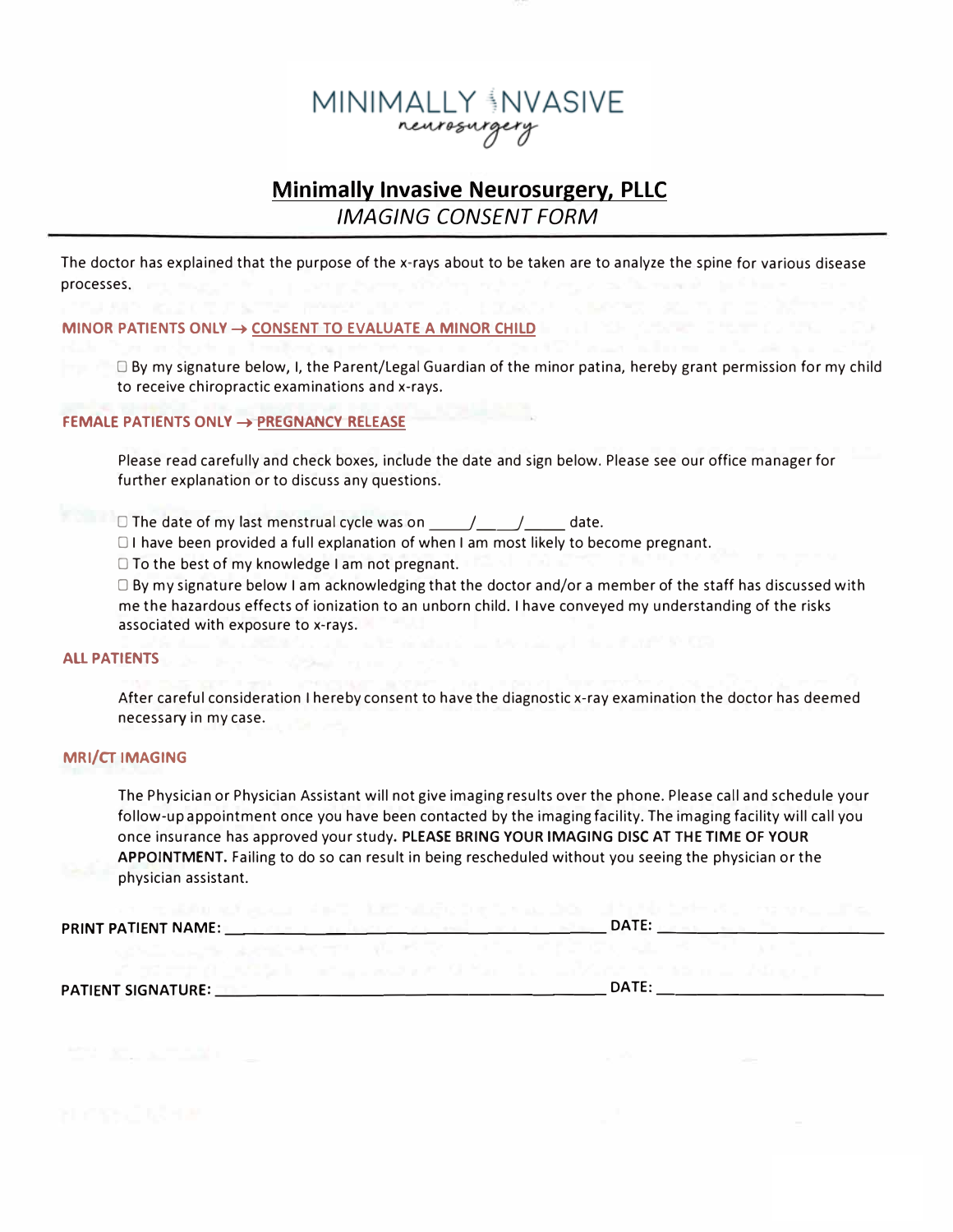## MINIMALLY <sup>{</sup>NVASIVE neurosurgery **Minimally Invasive Neurosurgery, PLLC**

## POLICIES & CONSENT TO TREAT

(PLEASE INITIAL ALL SECTIONS, SIGN & DATE FORM)

#### FINANCIAL RESPONSIBILITY AGREEMENT:

I agree to assign insurance benefits to Minimally Invasive Neurosurgery, PLLC. We bill all primary insurance companies that we are contracted with as "in-network" providers as a courtesy to our patients.

I acknowledge full financial responsibility for services rendered by Minimally Invasive Neurosurgery, PLLC, and authorize transfer of all unpaid amounts to me, which includes, but is not limited to, co-pays, deductibles, co-insurance, pre-existing clauses, excluded conditions and/or termination of coverage. I agree to pay all legal fees including attorney and court fees as well as collection costs in the event of a default payment of charges that are my financial responsibility. I further authorize and request all insurance payments be made directly to Minimally Invasive Neurosurgery. Payment is always due at the time of service. We require that patients owing money pay their account balances to zero prior to receiving further services by our practice. There will be a twenty-five-dollar (\$25) fee assessed for any returned check. This fee is assessed regardless of whether the check is redeposited, because the bank has already charged us a fee for the returned item. You will subsequently receive a bill for this amount.

#### **CANCELLATIONS/NO SHOW POLICY:**

We understand that there are times when you must miss an appointment due to emergencies or obligations for work or family. However, when you do not call to cancel or reschedule an appointment, you may be preventing another patient from getting much needed treatment. Equally, the situation may arise where another patient fails to cancel, and we are unable to schedule you for a visit in their place.

If an appointment is not cancelled at least 24 hours in advance you will be charged a \$25.00 fee for office visits and \$50.00 for procedure/surgical visits; this will not be covered by your insurance company.

#### **CONSENT OF TREATMENT:**

I authorize Minimally Invasive Neurosurgery, PLLC Physician and the Physician Assistant to evaluate and treat me or my family member for any orthopedic illness or injury for which I seek medical care. I have read and understand the above clinic policies and I further acknowledge that I accept the terms outlined in each of the above policies.

#### PHYSICIAN ASSISTANT CONSENT:

This facility has an on staff certified Physician Assistant (PA-C) to assist in the delivery of medical care. I acknowledge a Physician Assistant is not a physician. A PA-C is licensed by the state medical board and under the supervision of a physician can diagnose, treat, and monitor common acute and chronic disease as well as provide health maintenance care. "Supervision" does NOT require constant physical presence of the supervising physician, but rather overseeing and accepting responsibility for the medical services provided. A list of services may be provided that are within the scope of practice for a PA-C upon request. I hereby acknowledge the above information and consent to the services of a Certified Physician Assistant for my health care needs. I understand that at any given time I can request to see the Physician instead of the PA-C.

#### **DISCLOSURE OF FINANCIAL INTEREST:**

The physician at Minimally Invasive Neurosurgery, PLLC that you are seeing may have a financial interest in the facilities listed on page 2. The facilities and our physician are committed to providing clinical excellence In a safe and attractive environment for you and your family member. Their financial interest in these facilities enables them to have a voice in administration and their policies. This involvement helps to ensure the highest quality of care for you. Should you have any concerns regarding this notice, please ask your physician or a member of the staff. My initials above verify that I have read and understand the above statement and information.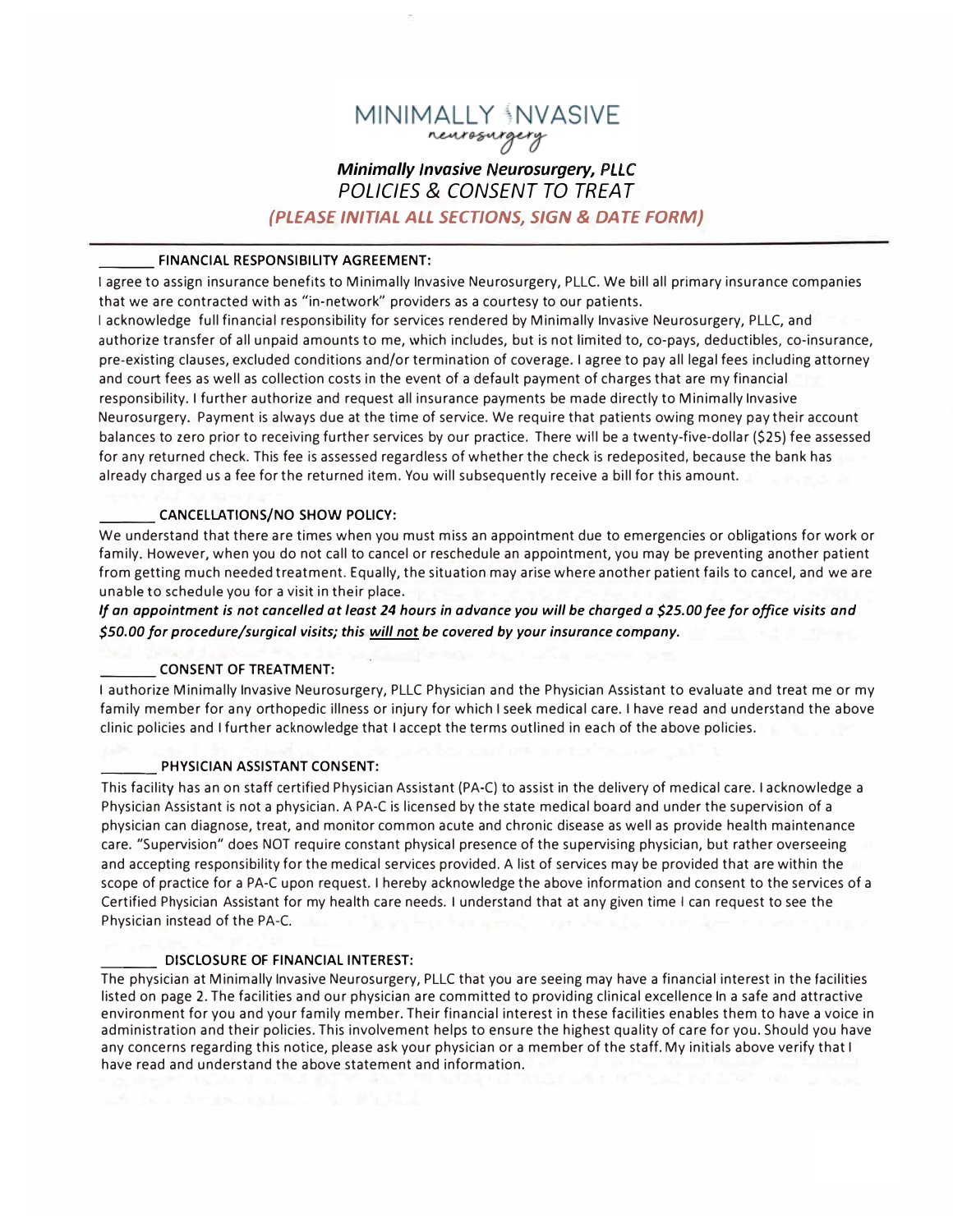

#### **Minimally Invasive Neurosurgery, PLLC** POLICIES & CONSENT TO TREAT

(PLEASE INITIAL ALL SECTIONS, SIGN & DATE FORM)

#### **MEDICATION POLICY CONSENT:**

I authorize Minimally Invasive Neurosurgery, PLLC Physician and the Physician Assistant to obtain a medication history and/or list of current medications via my pharmacy for medical records.

If you need a refill on your medications, please call between:

#### 8:30 A.M.- 4:00 P.M. Monday-Thursday; 8:30 A.M.- 11:30 A.M Friday

#### NO REFILL REQUESTS WILL BE ANSWERED AFTER 11:30 A.M. ON FRIDAYS.

\*\* Allow 48 hours to process a request for pain medication. Refills are approved on a patient-by-patient basis, NEVER refilled same day and NEVER refilled over the weekend or after business hours. Do NOT call the office to try to get medicine over the weekend. If pain is too severe to tolerate over the weekend seek ER treatment.

### Please call two days before your supply of medication runs out. "A MISTAKE ON YOUR PART DOES NOT NECESSITATE AN EMERGENCY ON OUR PART"

We request that you use the same pharmacy for all your prescriptions. Use only one physician to obtain pain medications. Regardless of whether you are a surgical candidate, Dr. Baker, will NOT prescribe pain medication long term.

Place issued pain medication prescriptions in a secure location (ex. Wallet, purse, etc.). A "lost or stolen" narcotic prescription will be noted in your chart and can not be refilled 7 days before the issued date. The theft or loss of an official prescription form must be reported to:

#### Texas State Board of Pharmacy Prescription Monitoring Program 333 Guadalupe Street **Suite 3-500** Austin, TX 78701 texaspmp@pharmacy.texas.gov

I understand if a family member or a friend picks up my narcotic prescription they are held to the same standards as above.

**Printed Name** 

**Patient Signature** 

Date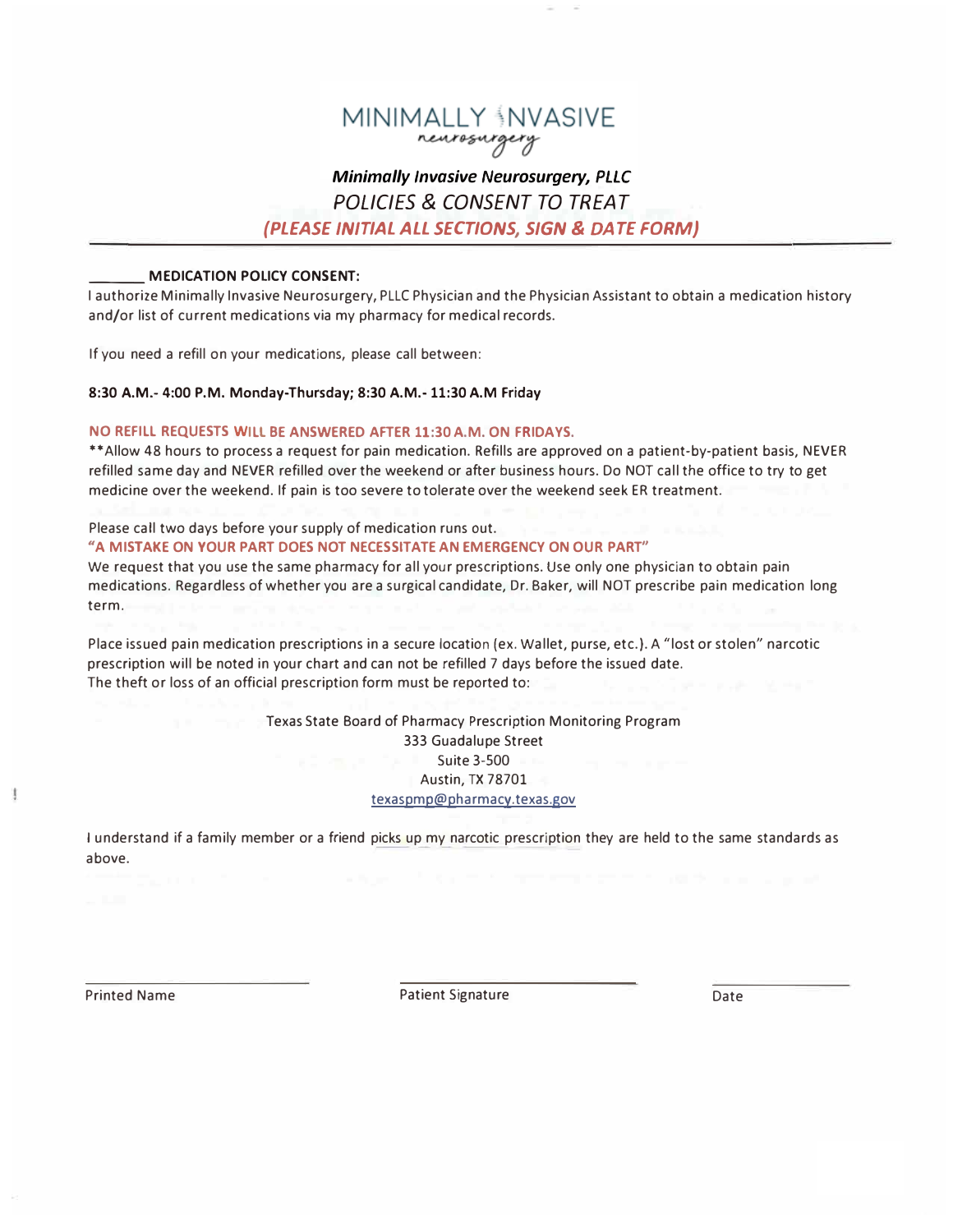

Minimally Invasive Neurosurgery, PLLC Phone: 469-947-7463 Fax: 866.559.0952

## **Marketing Consent and Release Form**

I, (patient/individual)\_\_\_\_\_\_\_\_\_\_\_\_\_\_\_\_\_\_\_\_\_\_\_\_\_\_\_\_\_\_\_, hereby grant Minimally Invasive Neurosurgery, PLLC (herein after MIN, PLLC) the irrevocable right and permission to use my name, voice, photograph(s), image(s), video, or likeness, and any statements, including personal health information concerning any illness or injury and medical treatment performed at MIN, PLLC (collectively known as the "Recording" herein) made on the Recording date(s) below to be used by MIN, PLLC for marketing, advertising, or public relations purposes, which could include, but not be limited to, distribution to news media outlets, television commercials, digital, electronic, or online advertisements, radio advertisements, social media posts and marketing, print advertisements, direct mail marketing, email marketing, print or video press releases, or any other form of marketing, advertising, or publicity.

This consent and release agreement fully represents all terms and considerations. No other inducements, statements, or promises have been made to me. I understand that MIN, PLLC shall own any Recording or other marketing or public relations material. I am not entitled to any compensation or royalties or other remuneration resulting from such Recording, media, marketing, or public relations material. This authorization does not have an expiration date. I understand that I may revoke this authorization by notifying MIN, PLLC, but that MIN, PLLC may have a continued right to use or disclose my health information if MIN, PLLC has already used or disclosed that information on the basis of this authorization.

I further understand and agree that I will not have the option to review or approve the final marketing, advertising, media, or public relations material before MIN, PLLC publishes, makes public, posts, or broadcasts and I acknowledge that other news media may reprint or rebroadcast all or part of the Recording I am releasing to MIN, PLLC following its initial publication, release, or broadcast.

Signature of Consenting Patient/Person Signature of Patient Representative

\_\_\_\_\_\_\_\_\_\_\_\_\_\_\_\_\_\_\_\_\_\_\_\_\_\_\_\_\_\_\_\_\_\_\_\_\_\_

 $\_$  , and the state of the state of the state of the state of the state of the state of the state of the state of the state of the state of the state of the state of the state of the state of the state of the state of the

\_\_\_\_\_\_\_\_\_\_\_\_\_\_\_\_\_\_\_\_\_\_\_\_\_\_\_\_\_\_

Date of signing

Recording Date(s)

Marketing/Event/PR description: Person or organization taking Photo/Audio/Video\_ **Rev. 10/2020** For MIN, PLLC Communications & Marketing Use Only: